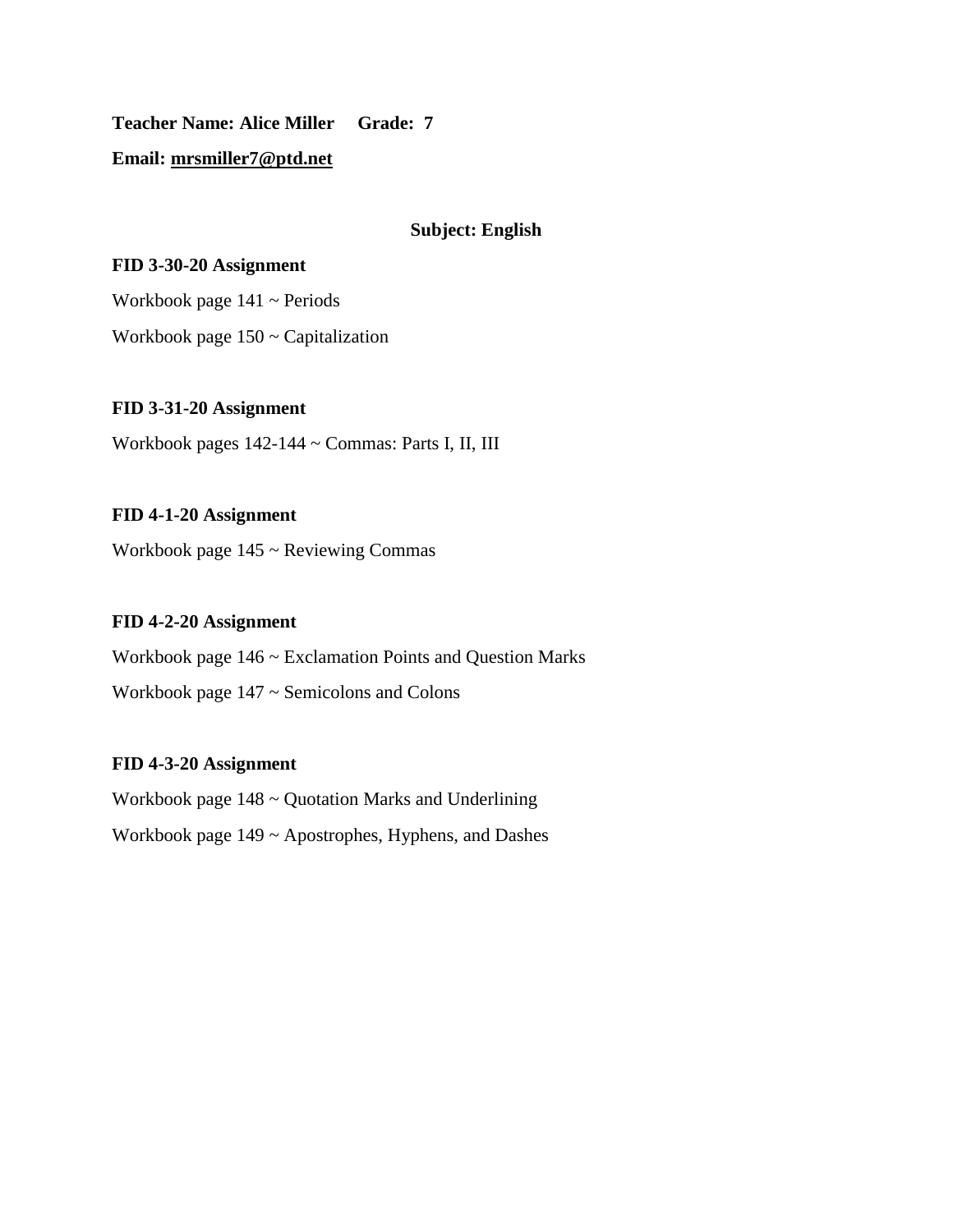**Teacher Name: Alice Miller Grade 7**

## **Email: [mrsmiller7@ptd.net](mailto:mrsmiller7@ptd.net)**

### **Subject: Math**

### **FID 3-30-20 Assignment**

DreamBox  $\sim$  Work for at least 30 minutes.

### **FID 3-31-20 Assignment**

On theme tablet, do problems # 1-3. Show all work. Be sure to write a statement to answer each question.

- 1. An old cat is trying to climb a 7-meter tree. She climbs for 1 hour and rests for 1 hour. She climbs 2 m every hour, but she slides down 1 m every hour she rests. How many hours will it take her to reach the top of the tree? (Hint: Draw a picture to help.)
- 2. Jennie's wardrobe is made up of 2 pairs of pants (brown and gray), 3 shirts (pink, pale blue, and flowered) and 2 sweaters (white and light green). How many different outfits does she have? (Hint: Make an organized list)
- 3. In Science class, David learned that crickets chirp faster as the weather gets warmer. He decided to check this out with his pet cricket, Jimanee. When the temperature was 40°F, Jimanee didn't chirp at all. At 41°F, he chirped 4 times in a minute; at 42°F, he chirped 8 times per minute; at 43°F, 12 times per minute; and at 44°F, 16 times per minute. If Jimanee continued to chirp at this rate, how many times would he chirp in a minute at 55°F? (Hint: Make a table.)

# **FID 4-1-20 Assignment**

DreamBox ~ Work for at least 30 minutes.

#### **FID 4-2-20 Assignment**

On theme tablet, do problems # 4-6. Show all work. Be sure to write a statement to answer each question.

4. Lois, Trisha, Mark, and Dean traded stamps. Lois had 38 stamps when the trading was over. She knew she had given 9 to Trisha and received 11 from Mark and 13 from Dean. How many stamps did she have when she started? (Hint: Work backwards.)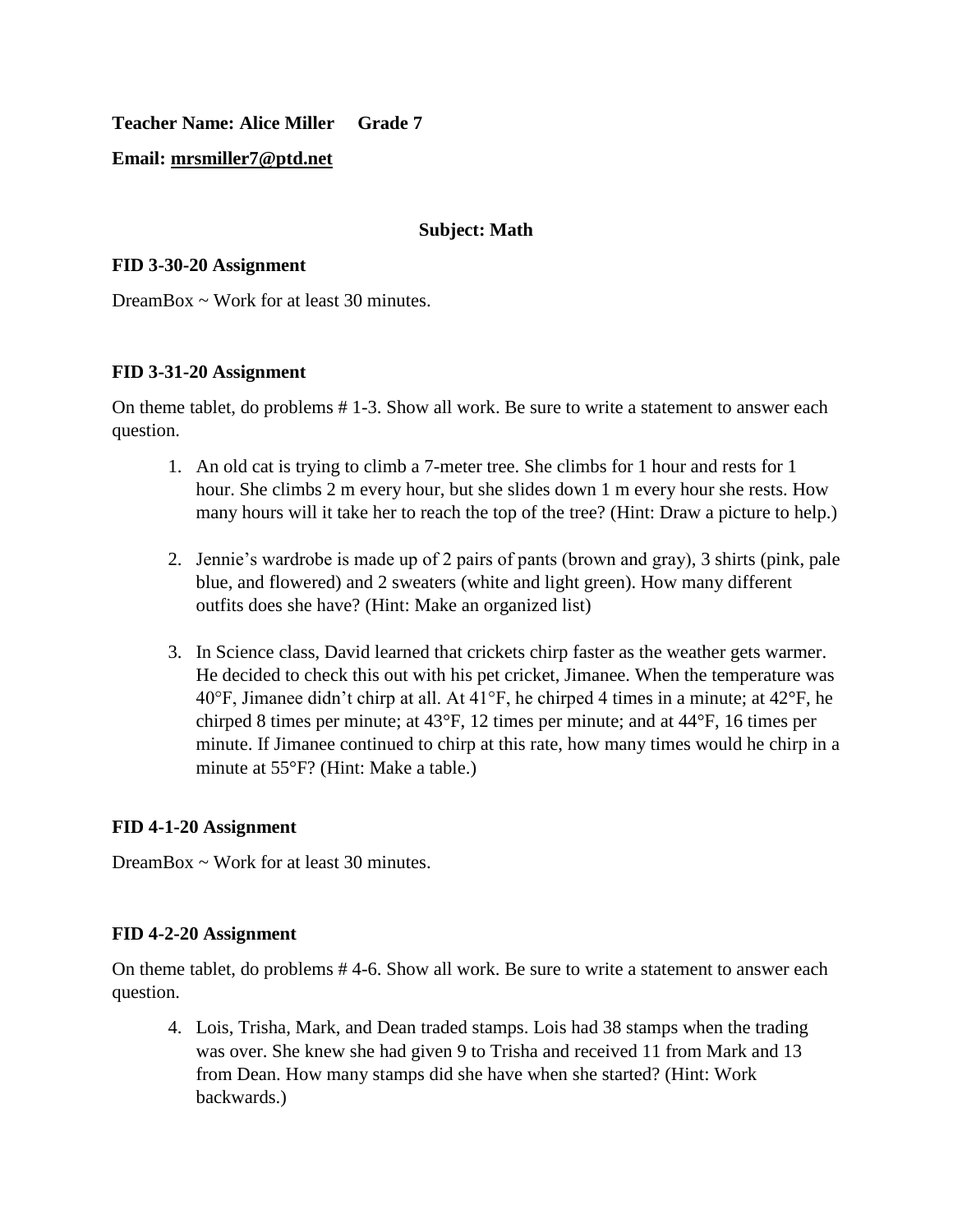- 5. Bernie, Terry, Ethel, and Maureen are teachers. They teach Math, English, Physical Education, and Biology, but not necessarily in that order. What does each person teach? Copy and complete the chart to help you use logical reasoning.
	- 1. The Physical Education teacher's wife is the Math teacher.
	- 2. Maureen hates numbers and bugs.
	- 3. Terry is a confirmed bachelor.

|         | Math | English | PE | <b>Biology</b> |
|---------|------|---------|----|----------------|
| Bernie  |      |         |    |                |
| Terry   |      |         |    |                |
| Ethel   |      |         |    |                |
| Maureen |      |         |    |                |

6. At the Keep in Shape Club, 35 people swim, 24 play tennis, and 27 jog. Of these people, 12 swim and play tennis, 19 play tennis and jog, and 13 jog and swim. 9 people do all three activities. How many members are there altogether? (Hint: Use a Venn diagram)

#### **FID 4-3-20 Assignment**

DreamBox  $\sim$  Work for at least 30 minutes.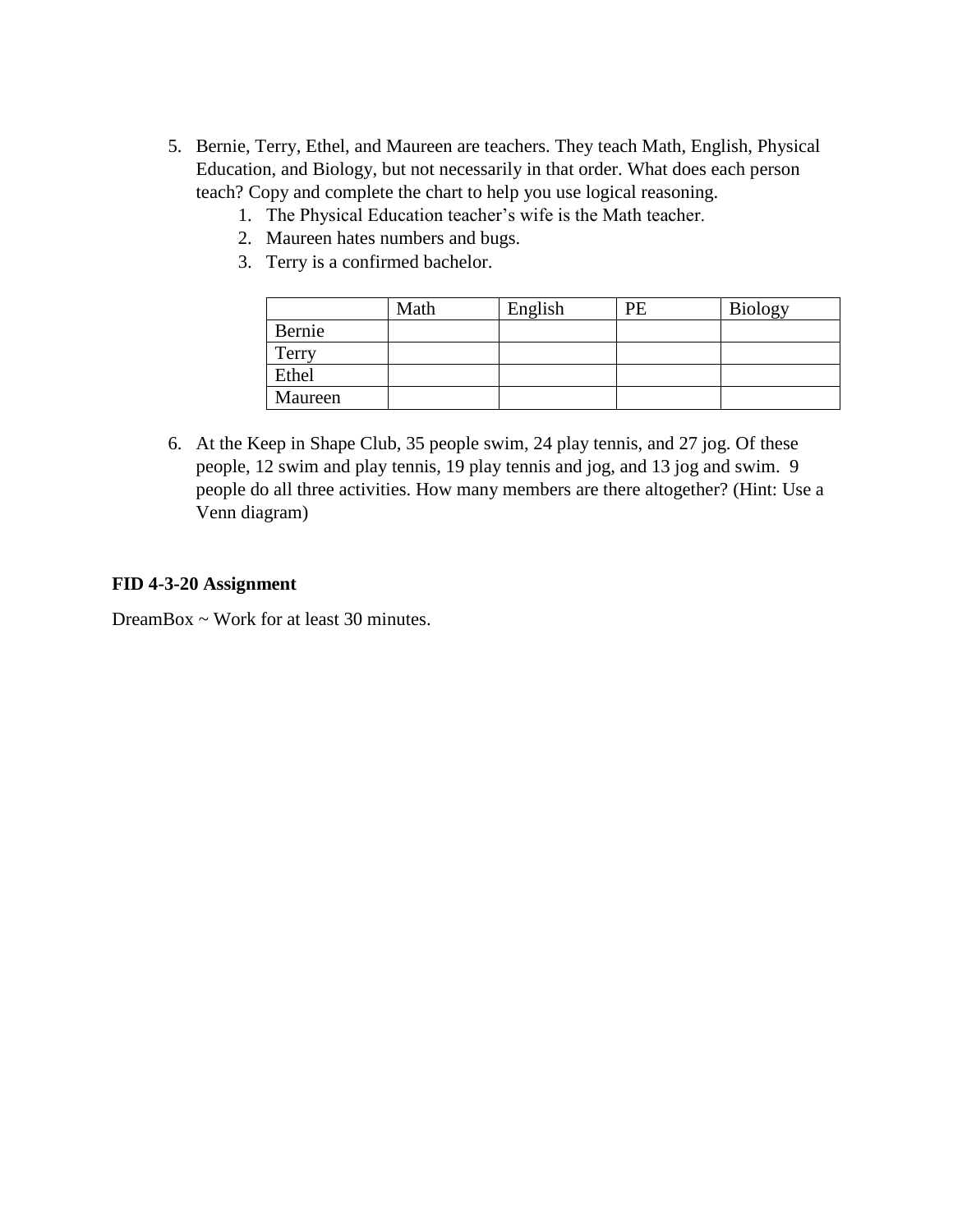**Teacher Name: Alice Miller Grade: 7 Email: [mrsmiller7@ptd.net](mailto:mrsmiller7@ptd.net)**

### **Subject: Religion**

#### **FID 3-30-20 Assignment**

Read page 177 and answer the question. Read page 178 and complete Share Your Faith.

# **FID 3-31-20 Assignment**

Read page 239.

You will be creating a Stations of the Cross meditation paper or small meditation booklet using page 240.

Write an Opening Prayer.

Write the name of the station.

After reading the description of the station, write a brief reflection/prayer.

Do Stations #1-3.

#### **FID 4-1-20 Assignment**

Continue work with Stations. Do Stations #4-7.

#### **FID 4-2-20 Assignment**

Continue work with Stations. Do Stations # 8-11.

#### **FID 4-3-20 Assignment**

Continue work with Stations. Do Stations # 12-14. Write a Closing Prayer.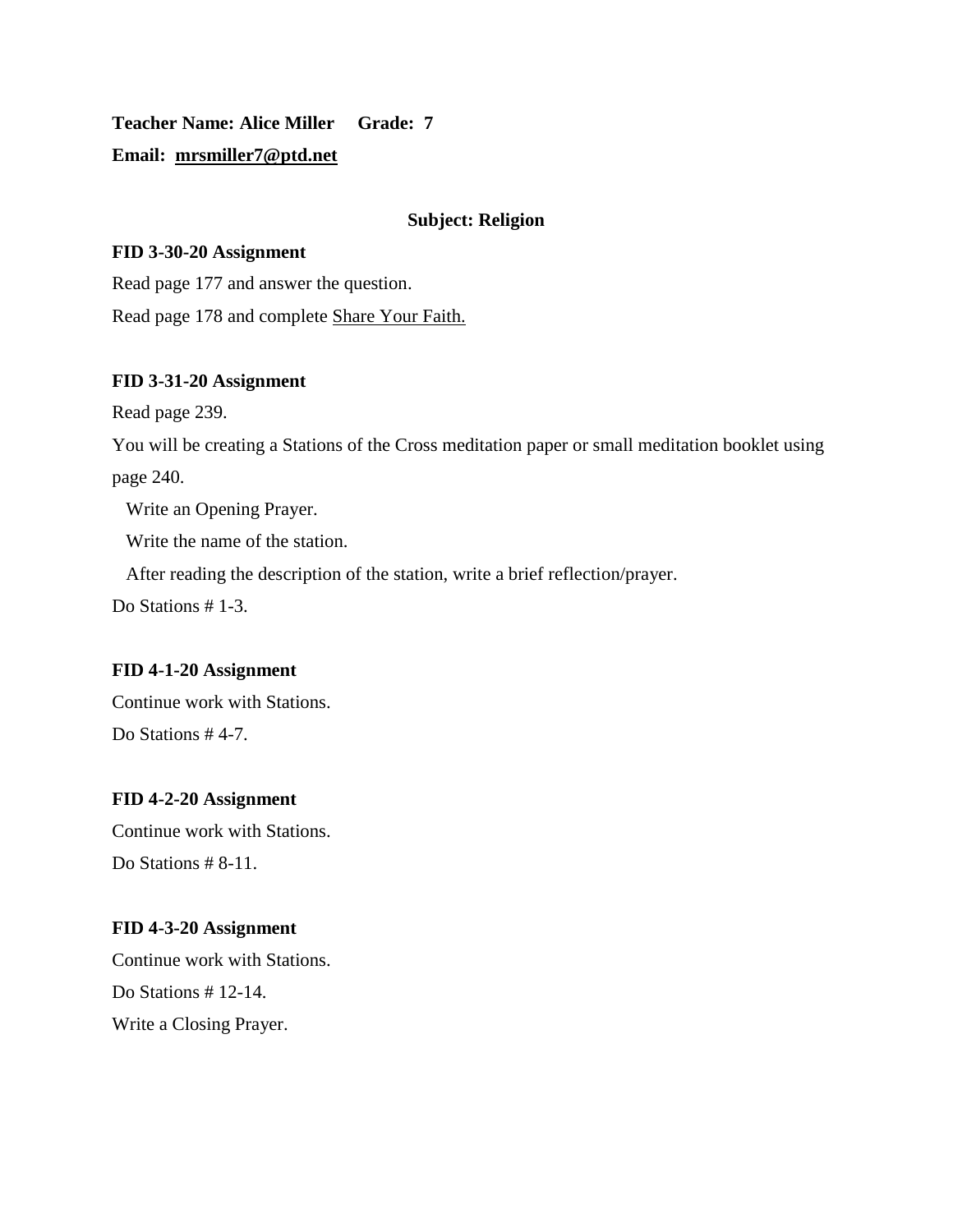**Teacher Name: Alice Miller Grade 7**

**Email: [mrsmiller7@ptd.net](mailto:mrsmiller7@ptd.net)**

#### **Subject: Science**

#### **FID 3-30-20 Assignment**

Read the Reviewing Main Ideas on page 177.

#### **FID 3-31-20 to 4-3-20 Assignments**

On theme tablet, complete the Chapter Review on pages 177-179 following the directions below.

Page 177

Visualizing Main Ideas ~ Copy and complete the Spider Map on Evolution.

Pages 178-179

Using Vocabulary  $(\# 1-7)$   $\sim$  Write only the correct Vocabulary word.

Checking Concepts  $(\# 8-14)$  ~ Write only the letter of the answer.

Thinking Critically (# 15-24)  $\sim$  Be sure to answer the questions completely.

Applying Math  $(\text{\# } 27{\text{-}}28) \sim \text{\# } 27$  Show diagram/work used to solve the problem.

# 28 Show work used to solve the problem.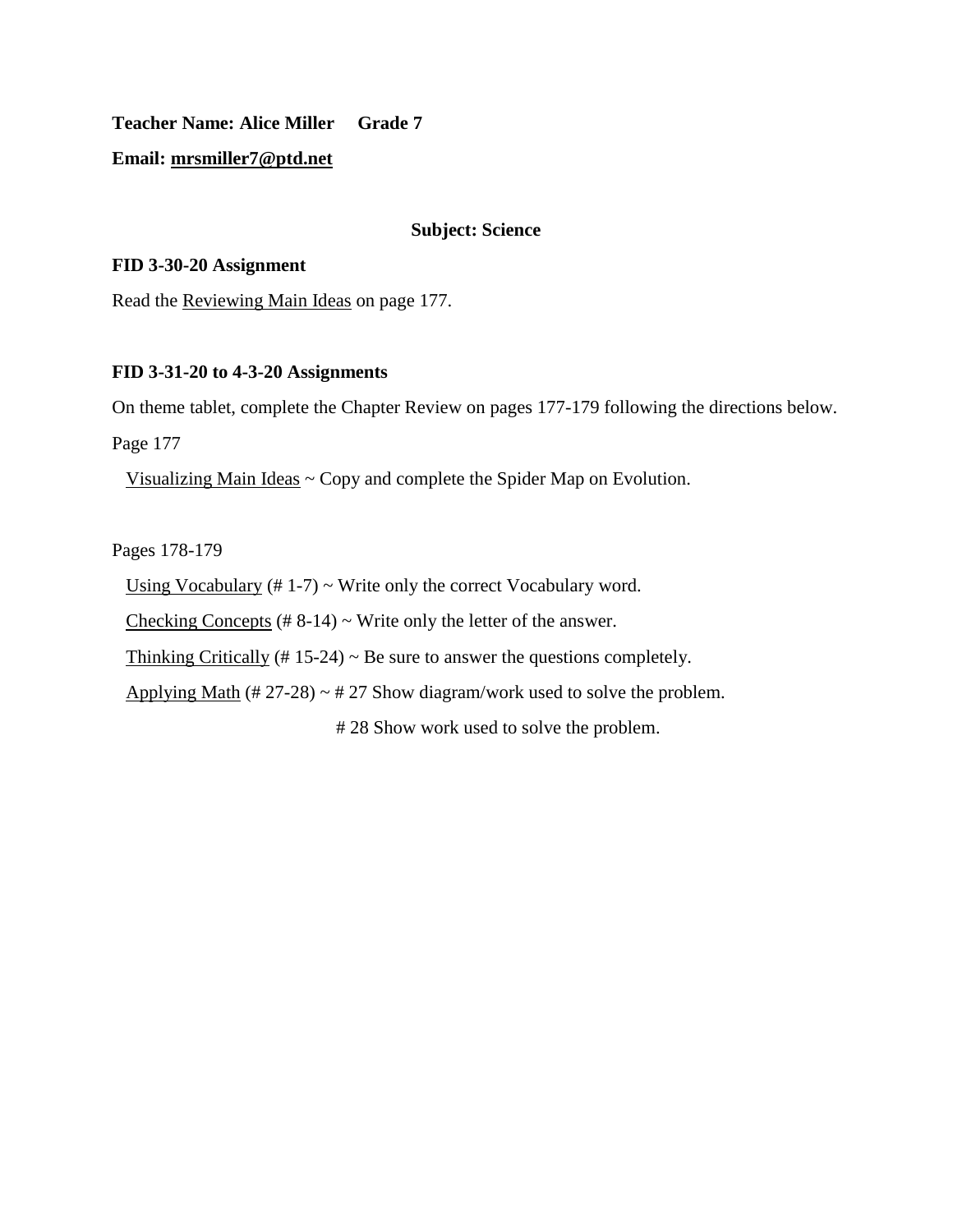**Teacher name: Leslie Confer Grade 7**

**Email: [leslie8confer@hotmail.com](mailto:leslie8confer@hotmail.com)**

# **Subject: Social Studies**

### **Online activities: sheppardsoftware.com**

**Click Africa : Look for the correct assignment, set the controls (section of Africa) and click play.**

### **FID 3-30-20 Assignment**

Countries Level L- Tutorial- Click the countries to learn their names. Controls: Central, South, and Islands off Africa

### **FID 3-31-20 Assignment**

Countries Level 1 Beginner- Click the correct country by region. Controls: Central, South, and Islands off Africa

### **FID 4-1-20 Assignment**

Countries Level 2 Advanced Beginner- Drag the countries onto the map by region.

## **FID 4-2-20 Assignment**

Level 3 Intermediate- Drag the countries onto the map.

# **FID 4-3-20 Assignment**

Choose any assignment from above that you liked and complete it again!

Please check and sign. Thank you.

My child competed the online activities. \_\_\_\_\_\_\_ My child did not complete the online activities.

Parent Signature: \_\_\_\_\_\_\_\_\_\_\_\_\_\_\_\_\_\_\_\_\_\_\_\_\_\_\_\_\_\_\_\_\_\_\_